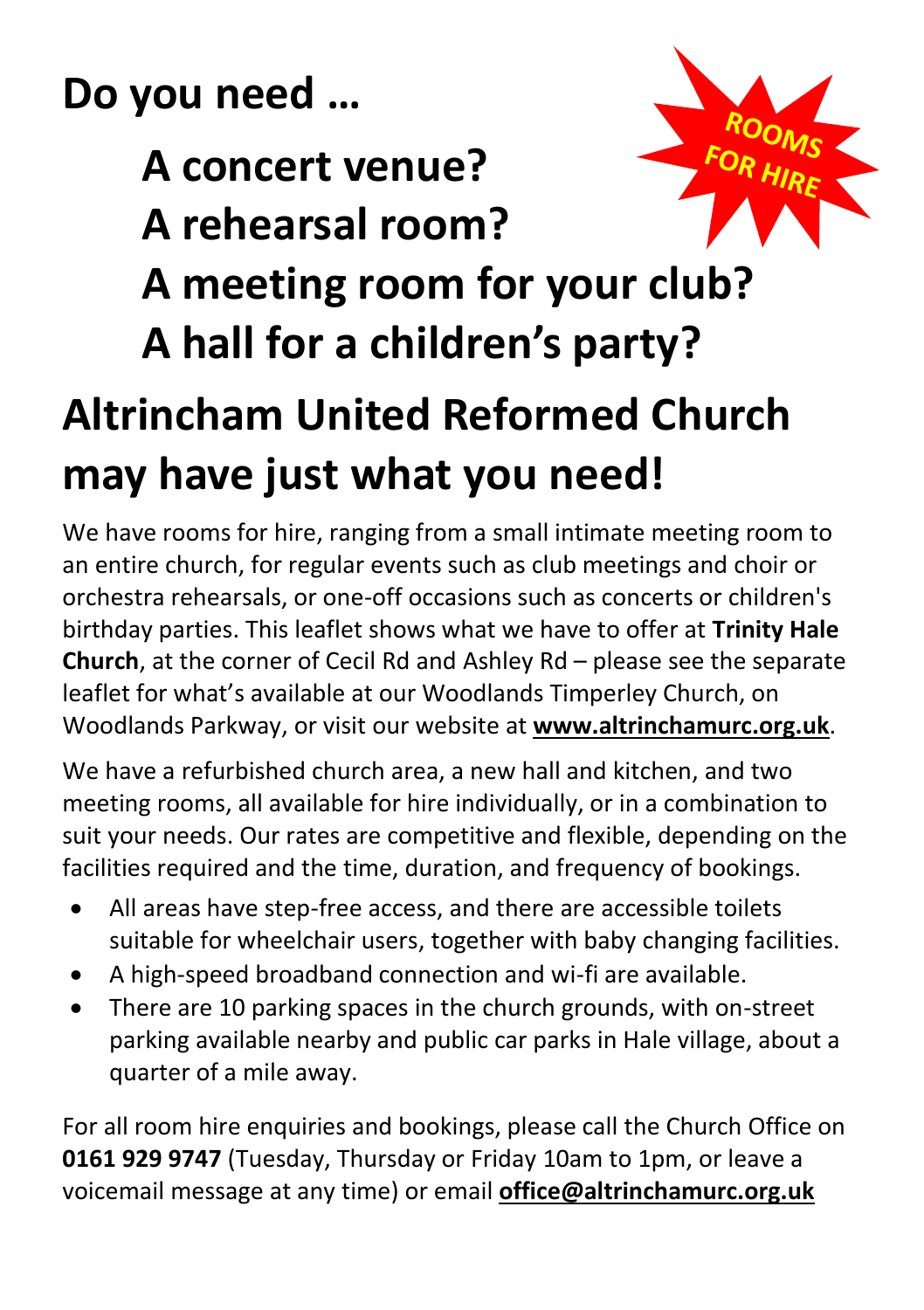

**The Church** is divided into the **Worship** and **Friendship** areas, but the screens which divide them, and the font, communion table, and lectern can all be moved to create one large space for concerts etc, with room for up to 300 people. The seating layout is completely flexible.

The **Friendship area** has a servery, with hot water boiler, suitable for providing light refreshments. The servery is selfcontained, but can also be used in conjunction with the adjacent kitchen.

*Dimensions: Width 10.5m (excluding side aisles) Friendship area length 10.4m Worship area length 14.4m plus 4.2m raised platform*

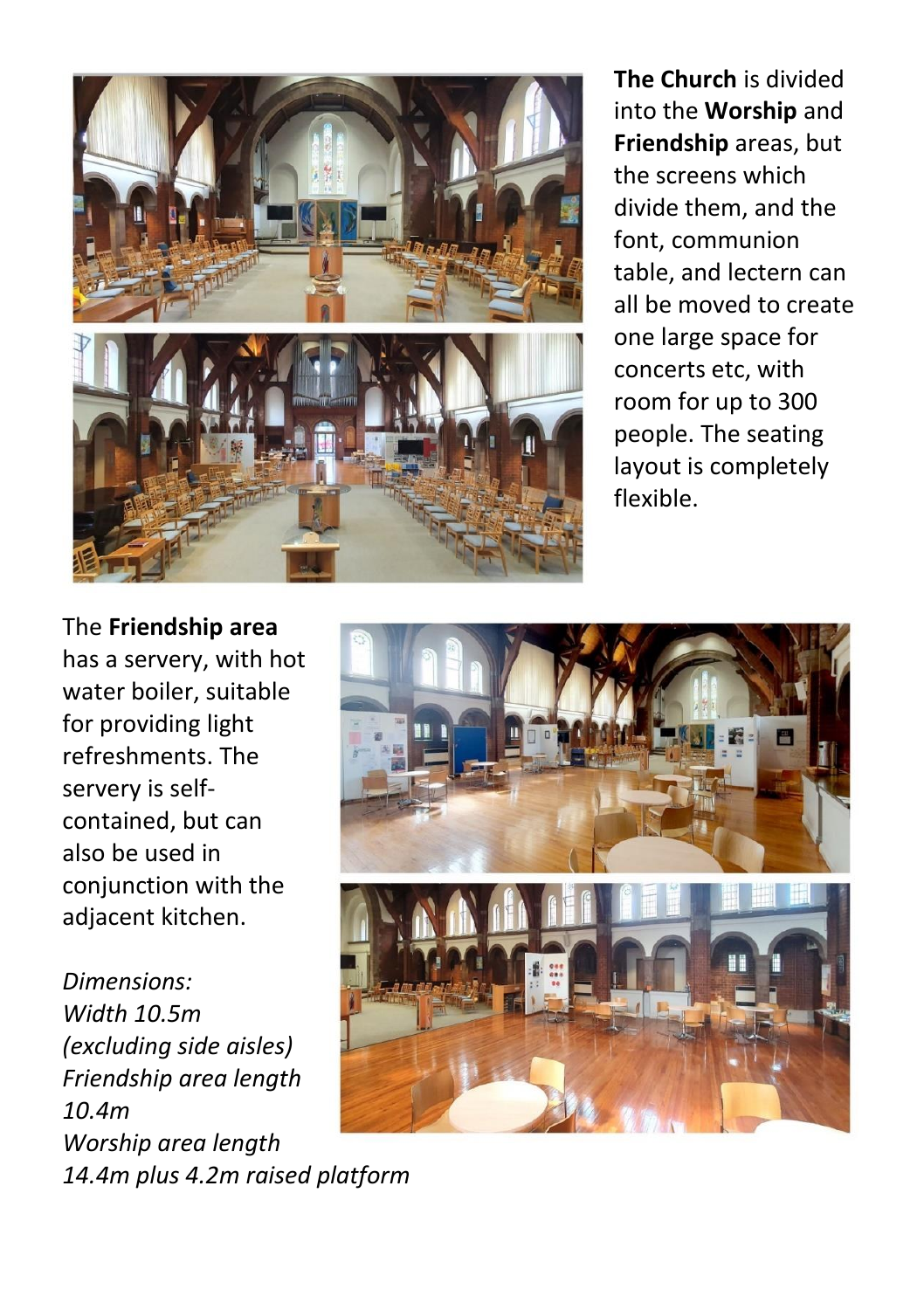**The Hall**, new in 2021, will accommodate 60 people. It has a separate entrance to the side of the church building, but also has interconnecting doors allowing access to the church if necessary. The small servery, with hot water boiler, is suitable for providing light refreshments, but can also be used in conjunction with the adjacent kitchen. *Dimensions: 10.8m x 7.7m, plus servery*





**The kitchen** was built and fitted in 2021. It has direct access to both serveries, in the Hall and Friendship Area.